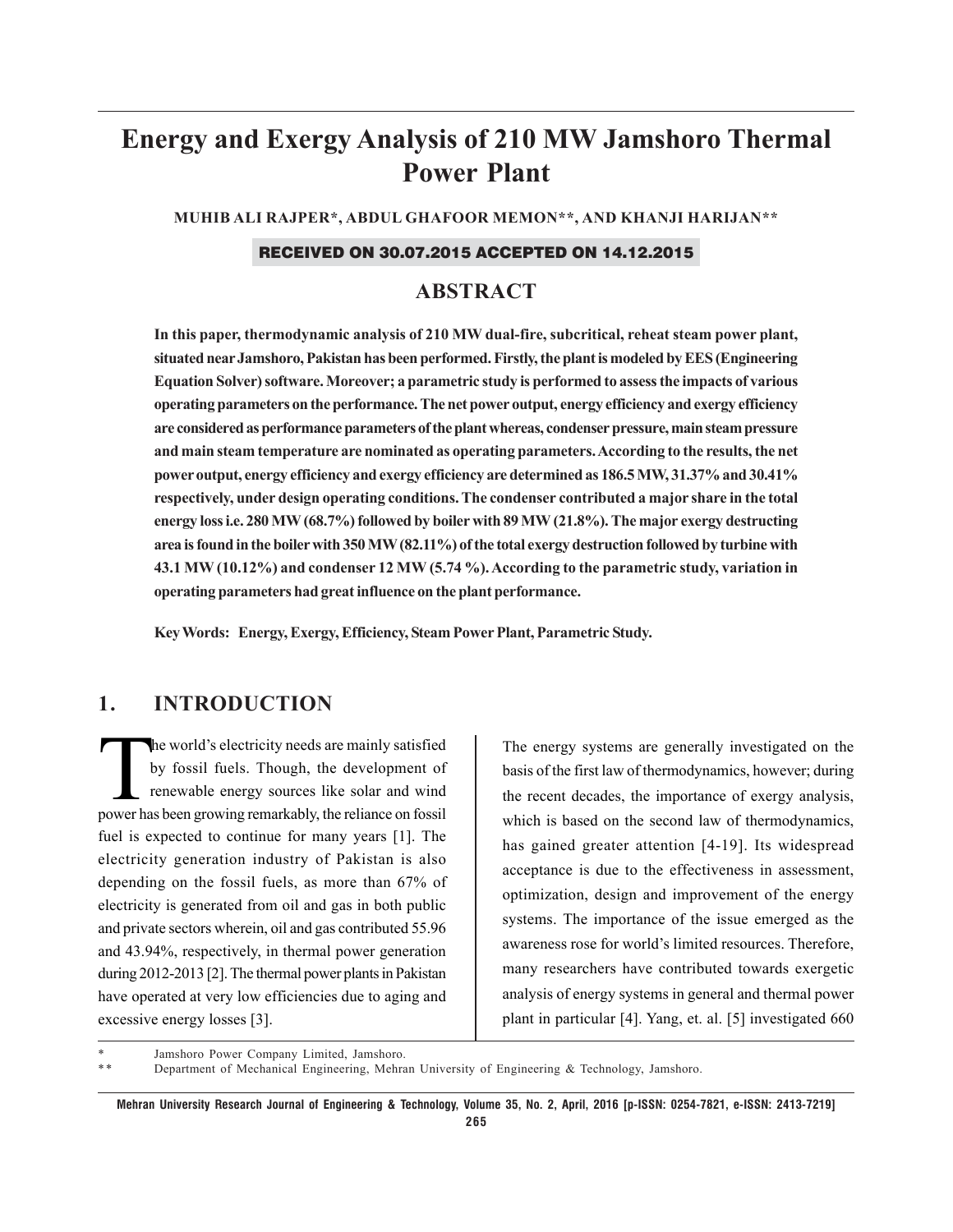MW ultra-supercritical SPP (Steam Power Plant) in China who have shown that, heavier exergy destruction is caused by exhaust flue gases with 73.51% of the total boiler subsystem. The exergy analysis of different thermal power plants concluded that, boiler is a key exergy destructing area where, the major proportion of the total exergy destruction has been recorded [6-12]. Many researchers have linked exergy to the cost analysis of the thermal power plants [13]. Gogoi and Talukdar [14] conducted the parametric analysis to investigate the impacts of boiler pressure and fuel flow rate on the performance of a thermal power plant. According to the results, the fuel flow rate and boiler pressure have the significant effects on the performance of the power cycle. Memon, et. al. [15] executed the thermodynamic based research study on open cycle gas turbine power plant. The parametric analysis is conducted to observe the impacts of variation in selected operating parameters like, compressor inlet temperature, turbine inlet temperature and pressure ratio on the overall cycle performance and  $\mathrm{CO}_2$  emission. In addition, multiple polynomial regression modeling and optimization is also performed to correlate the operating and performance parameters. Manesh, et. al. [16] have performed the exergoeconomic and exergoenvironmental evolution of 315 MW SPP with a total site utility system. Rashid and Maihy [17] performed the energy and exergy analysis of Shobra El-Khima power plant in Cairo, Egypt. It is found that; turbine is the component where major exergy destruction has been occurring (around 28% at different loads). The maximum energy loss has been recorded in condenser (55% at different loads). Sengupata, et. al. [18] conducted the exergy analysis to a coal based 210MW SPP with design parameters and focused on its exergetic performances under different loads.

In this work, a comprehensive thermodynamic analysis is performed on a 210 MW SPP. A detailed parametric study is performed to observe the impacts of condenser pressure, main steam pressure and main steam temperature on the performance parameters, namely, net power output, energy efficiency and exergy efficiency of the plant. A Model of the plant has been developed in the EES software. The basic function provided by EES is the numerical solution for different type of equations.

Additionally, EES provides a platform for parametric studies, data plotting, and optimization, regression and uncertainty analyses. The data base of this software includes number of functions for mathematical, thermophysical, heat transfer and fluid flow properties.

## **2. PLANT DESCRIPTION**

The schematic of SPP under study is shown in Fig. 1. The plant is situated at Jamshoro, 170 km northeast of Karachi. The total capacity of the plant is 880 MW, consisting of four power units. The installed capacity of unit # 1 is 250 MW with, an oil fired, pressurized furnace, boiler whereas, unit  $# 2$ , 3 and 4 are dual fired (oil and gas). In this study, however, Unit#2 has been considered. At 200 MW plant load, with ECR (Economic Continuous Rating) condition, 583250 Nm3 /hr and 48400 kg/h flow of air and furnace oil respectively enters the furnace for combustion. For cooling tower makeup and demineralization water, 600 ton/hour water is pumped from Indus River. Two regenerative air heaters are provided for waste heat recovery of flue gas. Feed water regeneration process is carried out in high pressure heateres (HPH1, HPH2, HPH3, DC and SC), low pressure heaters (LPH1, LPH2, LPH3 and LPH4) and contact heat exchanger (deaerator) stages. Steam enters into the HPT as superheated vapor and exhausted to re-heater to increase the steam temperature back to  $538^{\circ}$ C which enters the IPT and leaves LPT as saturated vapor to be condensed in the condenser at constant pressure.

#### **3. MODELING AND ASSUMPTIONS**

In this section, thermodynamic model equations to assess the performance of various plant components and overall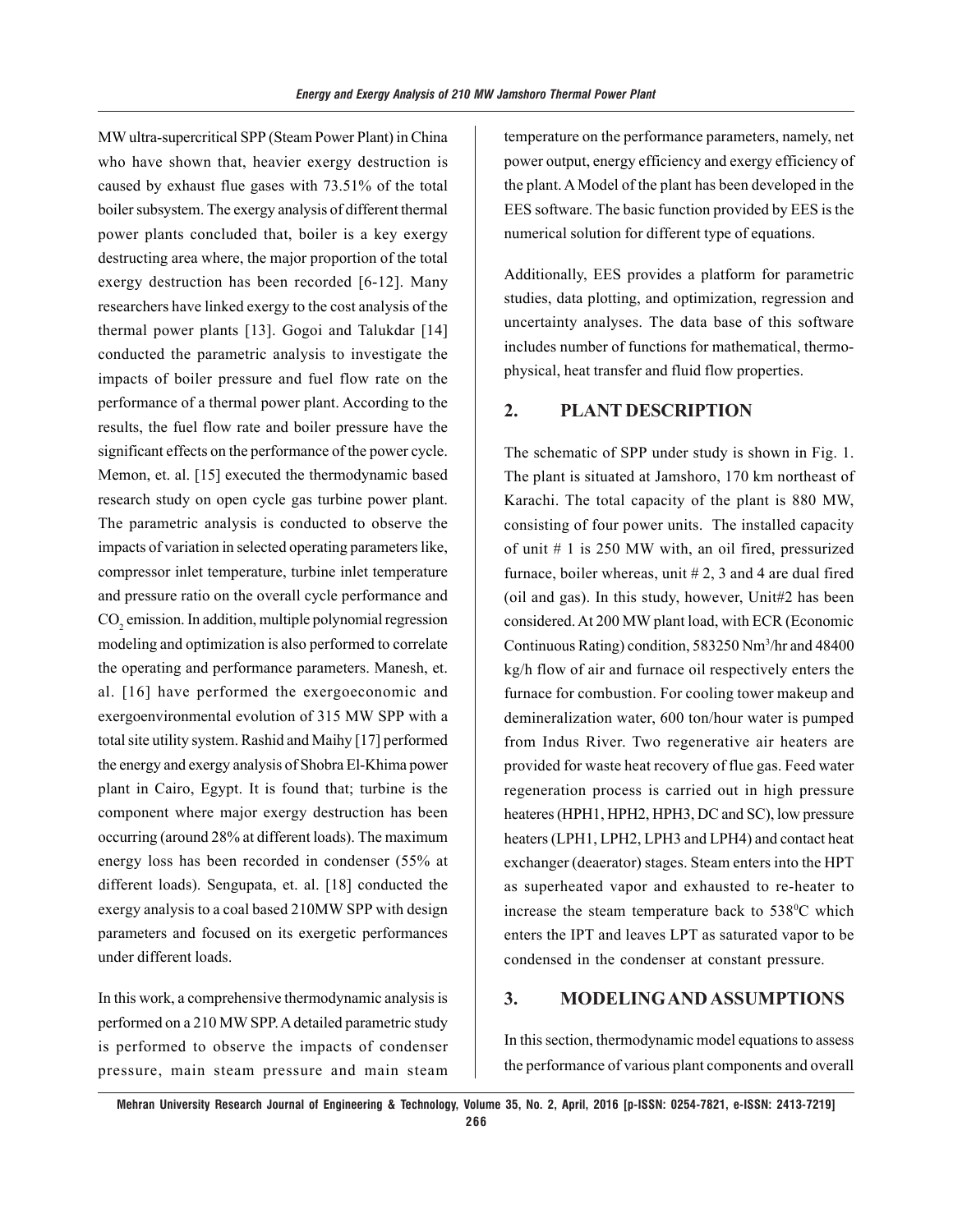plant are defined. These model equations are basically from the fundamental laws namely mass conservation, energy conservation and exergy balance of energy systems. These equations are used to modelthe plant and then simulated under normal operating conditions of the plant to determine different performance parameters as a base case, and then parametric study is performed. For the base case, values of different operating parameters are referred from the model equations are applied to different plant components subject to the assumptions defined in Table 1.

#### **3.1 Steam Turbine**

The total power output from the steam turbines are given as:

$$
\dot{W}_{T} = \dot{W}_{HPT} + \dot{W}_{IPT} + \dot{W}_{LPH} \tag{1}
$$

From the energy balance as applied to HPT yields the power output as given below:

$$
\dot{W}_{HPT} = \dot{m}_{20} (h_{20} - h_{21}) + (\dot{m}_{20} - \dot{m}_{21}) - (h_{21} - h_{23})
$$
 (2)



*FIG. 1. SCHEMATIC OF POWER PLANT UNIT UNDER STUDY*

| TABLE 1. ASSUMPTIONS FOR THE THERMODYNAMIC EVALUATION OF STEAM POWER PLANT |  |
|----------------------------------------------------------------------------|--|
|----------------------------------------------------------------------------|--|

| 1. | Steady-state operation of system components                                                        |                       |  |  |
|----|----------------------------------------------------------------------------------------------------|-----------------------|--|--|
|    | Change in kinetic energy (and exergy) and potential energy (and exergy) of fluid streams neglected |                       |  |  |
| 3. | Dead-state condition                                                                               | 101.325 kPa and 298 K |  |  |
| 4. | Energy efficiency of the boiler                                                                    | 85%                   |  |  |
| 5. | Combine efficiency of feed water heaters                                                           | 90%                   |  |  |
| 6. | Isentropic efficiency of steam turbine                                                             | 90%                   |  |  |
| 7. | Isentropic efficiency of pumps                                                                     | 85%                   |  |  |
| 8. | Lower heating value of furnace oil                                                                 | $40,500$ (kJ/kg)      |  |  |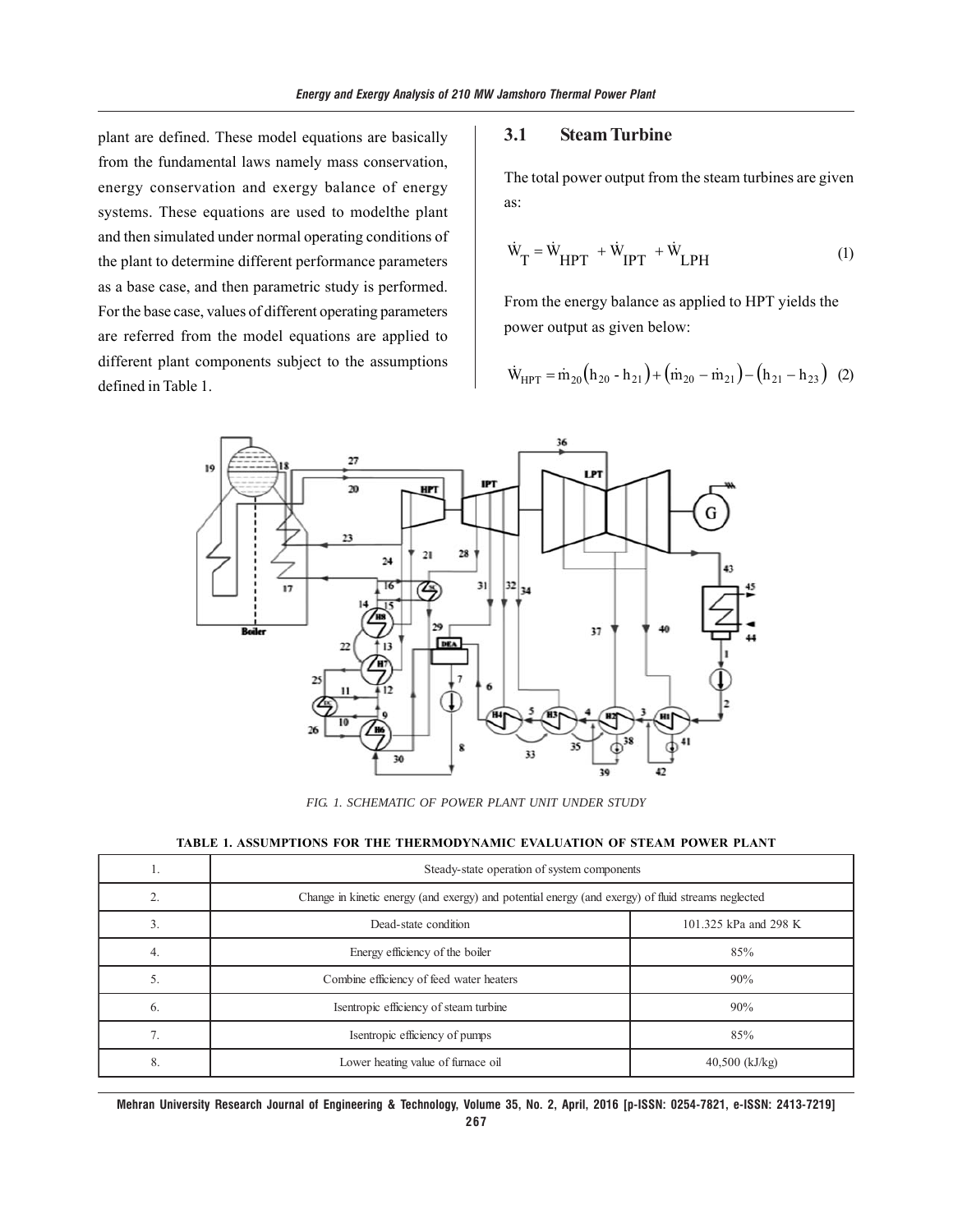Similarly, power output from IPT and LPT are given respectively as:

$$
\dot{W}_{IPT} = \dot{m}_{27} (h_{27} - h_{28}) + (\dot{m}_{27} - \dot{m}_{28} - \dot{m}_{31}) (h_{31} - h_{32}) + (\dot{m}_{27} - \dot{m}_{28} - \dot{m}_{31} - \dot{m}_{32}) (h_{32} - h_{34})
$$
\n(3)

$$
\dot{W}_{LPT} = \dot{m}_{36} (h_{36} - h_{37}) - (\dot{m}_{36} - \dot{m}_{37}) (h_{37} - h_{40}) + (\dot{m}_{36} - \dot{m}_{37} - \dot{m}_{40}) (h_{40} - h_{43})
$$
\n(4)

The total exergy destruction or irreversibilities occurred in the turbines is determined from the exergy balance as defined below:

$$
\dot{\mathbf{I}}_{\mathrm{T}} = \dot{\mathbf{X}}_{\mathrm{T,in}} - \dot{\mathbf{X}}_{\mathrm{T,out}} - \dot{\mathbf{W}}_{\mathrm{T}}
$$
 (5)

where

$$
\dot{X}_{T,in} = \dot{X}_{20} + \dot{X}_{27}
$$
 (6)

$$
\begin{aligned} \n\dot{X}_{T_{out}} &= \dot{X}_{21} + \dot{X}_{23} + \dot{X}_{28} + \dot{X}_{31} \\ \n&+ \dot{X}_{32} + \dot{X}_{34} + \dot{X}_{37} + \dot{X}_{40} + \dot{X}_{43} \n\end{aligned} \tag{7}
$$

## **3.2 Boiler**

An energy balance of boiler yields the following relation:

$$
\dot{Q}_{B} = \dot{m}_{17} (h_{20} - h_{17}) + \dot{m}_{27} (h_{27} - h_{23})
$$
 (8)

Also, fuel energy required in producing the steam in boiler is given as:

$$
En_{in, F} = \dot{m}_F * LHV
$$
\n(9)

Exergy destruction in the boiler is given as:

$$
\dot{I}_b = \dot{X}_F - [(\dot{X}_{20} - \dot{X}_{17}) + (\dot{X}_{27} - \dot{X}_{23})]
$$
(10)

The exergy inflow associated with the fuel flow is given by:

$$
\dot{\mathbf{X}}_{\mathrm{F}} = \dot{\mathbf{m}}_{\mathrm{F}} \mathbf{x}_{\mathrm{F}} \tag{11}
$$

In Equation (11), the specific exergy of fuel (methane) is

approximated from following expression [15]:

$$
X_F = \left(1.003 + 0.0169 \frac{k}{j} - \frac{0.0069}{j} * LHV_F\right)
$$
 (12)

## **3.3 Pumps**

The power required and exergy destruction associated to boiler feed water and condensate pumps are determined as follows:

$$
\dot{W}_{\text{cons,p}} = \dot{W}_{\text{cons,cp}} + \dot{W}_{\text{cons,bfp}} \tag{13}
$$

$$
\dot{\mathbf{I}}_{\text{p}} = \dot{\mathbf{I}}_{\text{cp}} + \dot{\mathbf{I}}_{\text{bfp}} \tag{14}
$$

#### **3.3.1 Condensate Pump**

Energy and exergy balances of the condensate pump gives the power required and exergy destruction respectively as:

$$
\dot{W}_{cp} = \dot{m}_1 \left( h_2 - h_1 \right) \tag{15}
$$

$$
\dot{\mathbf{I}}_{\rm cp} = \dot{\mathbf{X}}_2 - \dot{\mathbf{X}}_1 - \dot{\mathbf{W}}_{\rm cp} \tag{16}
$$

## **3.3.2 Boiler Feedwater pump**

Similarly, for the boiler feedwater pump we have:

$$
\dot{W}_{\text{bfp}} = \dot{m}_6 (h_s - h_7) \tag{17}
$$

$$
\dot{\mathbf{I}}_{\text{bfp}} = \dot{\mathbf{X}}_{8} - \dot{\mathbf{X}}_{7} - \dot{\mathbf{W}}_{\text{bfp}} \tag{18}
$$

#### **3.4 Feed Water Heaters**

The energy and exergy balance as applied to feed water heaters as a combined system gives the following:

$$
\eta_{\text{HPH}} = \frac{\dot{m}_{17}h_{17} - \dot{m}_{8}h_{8}}{\dot{m}_{21}h_{21} - \dot{m}_{24}h_{24} + \dot{m}_{37}h_{37} + \dot{m}_{40}h_{40}} \tag{19}
$$

$$
\eta_{\text{LPH}} = \frac{\dot{m}_6 h_6 - \dot{m}_2 h_2}{\dot{m}_{32} h_{32} - \dot{m}_{34} h_{34} + \dot{m}_{37} h_{37} + \dot{m}_{40} h_{40}} \tag{20}
$$

Similarly for the deaerator, energy balance yields: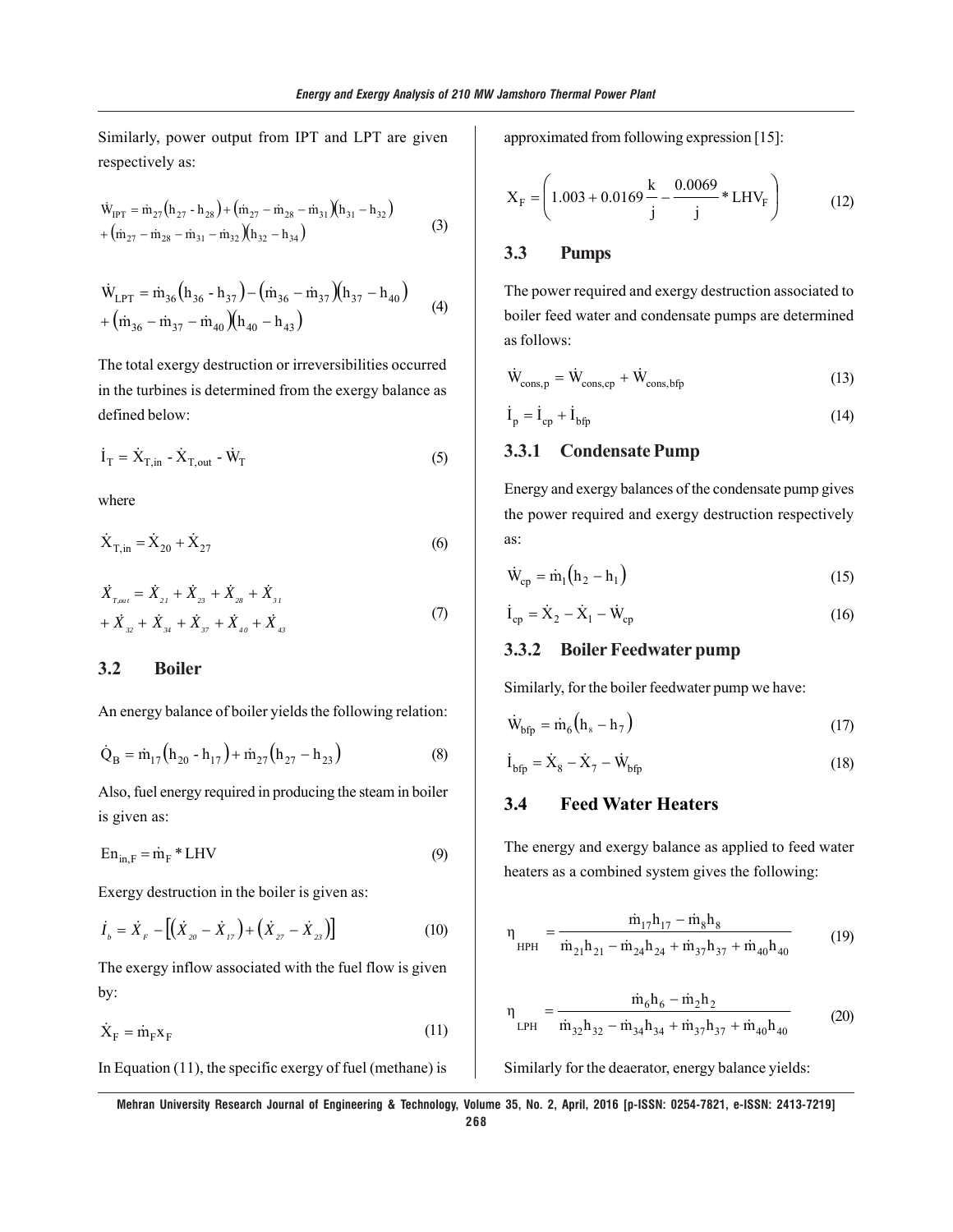$$
\eta_{\text{Deacrator}} = \frac{\dot{m}_7 h_7}{\dot{m}_{31} h_{31} + \dot{m}_{30} h_{30} + \dot{m}_6 h_6}
$$
(21)

For obtaining the irreversibilities in these components, exergy balances lead to:

$$
I_{HPHs} = \dot{X}_{21} + \dot{X}_{24} + \dot{X}_{28} + \dot{X}_{8} + \dot{X}_{17} - \dot{X}_{30}
$$
 (22)

$$
\dot{I}_{LPHs} = \dot{X}_2 + \dot{X}_{32} + \dot{X}_{34} + \dot{X}_{32} + \dot{X}_{40} - \dot{X}_6 \tag{23}
$$

and

$$
\dot{I}_{Deacrator} = \dot{X}_6 - \dot{X}_{31} + \dot{X}_{33} - \dot{X}_7
$$
 (24)

#### **3.5 Condenser**

Energy and exergy balance of condenser are given as:

$$
\dot{m}_{43} (h_{43} - h_1) \eta_c = \dot{m}_{44} (h_{45} - h_{44})
$$
 (25)

$$
\dot{\mathbf{I}}_{\mathbf{C}} = (\dot{\mathbf{X}}_1 - \dot{\mathbf{X}}_{43}) - (\dot{\mathbf{X}}_{45} - \dot{\mathbf{X}}_{44})
$$
 (26)

#### **3.6 Overall Plant**

The net power output of the plant is given as:

$$
\dot{W}_{T,net} = \dot{W}_T - \dot{W}_{cons,p} \tag{27}
$$

The energy efficiency and exergy efficiency of the plant are given respectively as:

$$
\eta_{\text{thermal}} = \frac{\dot{W}_{T}}{E_{\text{min,F}}} \tag{28}
$$

Exergy efficiency

$$
\varepsilon = \frac{\dot{W}_T}{\dot{W}_F} \tag{29}
$$

### **4. RESULTS AND DISCUSSION**

In this section, results are presented and discussed relating to the performance of the plant and then a parametric study is presented to discuss the effects of operating parameters on the performance. In the parametric study net power output, energy efficiency and exergy efficiency are taken as performance parameters, while the condenser pressure, main steam pressure and main steam temperature are nominated as operating parameters.

## **4.1 Energy and Exergy Performance Analysis**

The model of the plant is simulated to obtain various thermodynamic quantities at all salient state points in Fig. 1 and is tabulated in Table 2. Additionally; some constant parameters are adopted from the "thermodynamic performance" [20] heat balance sheet at ECR condition provided by the power plant authorities. The document was supplied by the manufacturer at the time of commissioning of the plant in 1989 at 200 MW maximum load.

The simulated results are first validated by comparing the data from the authorities and simulated by the model developed in this study under similar operating conditions, as depicted in Figs. 2-3. An excellent degree of conformity can be observed, which proves the effective working of the model.

The net power output, energy efficiency, and exergy efficiency values of the plant are obtained as 186.5 MW, 31.37% and 30.41% respectively.

Fig. 4 elucidates the magnitude of energy loss and exergy destruction in different plant components. According to the figure, the condenser is liable for 68.7% of the total energy loss followed by boiler with 21.83%, whereas, the latter is a major contributor in exergy destruction, i.e. 82.11%, followed by steam turbine with 10.12%. The exergetic analysis leads to a significant outcome that, high temperature components involved in heat transfer with larger temperature difference lead to a remarkable decrease in the performance. Moreover; the feed water heaters (LP and HP) and pumps contribute a little towards energy loss and exergy destruction.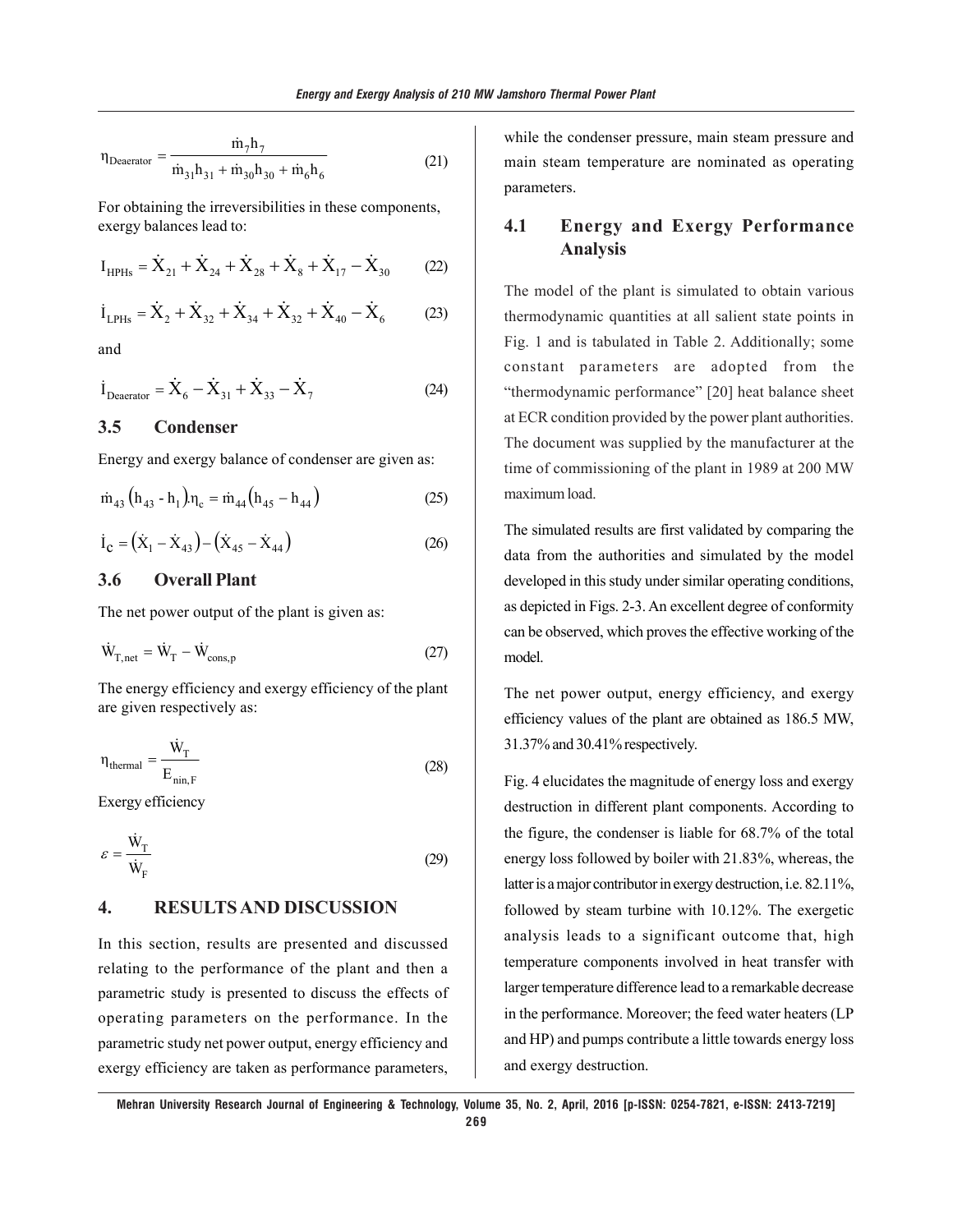| State Point  | Dryness Fraction  | $\, {\rm m}$<br>(kg/s) | $\mathbf{P}$<br>(kPa) | $\mathbf T$<br>$(K^0)$ | $\mathbf h$<br>(ki/kg) | h<br>(ki/kg. K) | Ψ<br>(ki/kg) |
|--------------|-------------------|------------------------|-----------------------|------------------------|------------------------|-----------------|--------------|
| $\mathbf{0}$ | Compressed water  |                        | 101.325               | 298.15                 | 104.84                 | 0.367           | 0.00         |
| $0\sqrt{1}$  | Saturated water   | 121.50                 | 11.23                 | 321.26                 | 201.40                 | 0.679           | 3.47         |
| 02           | Compressed water  | 121.50                 | 1800.00               | 321.39                 | 203.53                 | 0.680           | 5.30         |
| 03           | Compressed water  | 126.84                 | 1620.00               | 343.83                 | 297.17                 | 0.962           | 14.81        |
| 04           | Compressed water  | 142.34                 | 1458.00               | 370.76                 | 410.02                 | 1.279           | 33.31        |
| 05           | Compressed water  | 142.34                 | 1312.20               | 384.76                 | 469.01                 | 1.435           | 45.62        |
| 06           | Compressed water  | 142.34                 | 1180.98               | 404.00                 | 550.63                 | 1.643           | 65.42        |
| 07           | Compressed water  | 172.22                 | 600.00                | 429.54                 | 660.00                 | 1.907           | 96.08        |
| 08           | Compressed water  | 172.22                 | 14493.60              | 431.75                 | 677.88                 | 1.913           | 112.10       |
| 09           | Compressed water  | 172.22                 | 14421.13              | 449.31                 | 753.54                 | 2.085           | 136.50       |
| 10           | Compressed water  | 34.44                  | 14421.13              | 449.31                 | 753.54                 | 2.085           | 136.50       |
| 11           | Compressed water  | 34.44                  | 14349.03              | 462.19                 | 809.62                 | 2.208           | 155.84       |
| 12           | Compressed water  | 172.22                 | 14421.13              | 451.89                 | 764.76                 | 2.110           | 140.29       |
| 13           | Compressed water  | 172.22                 | 14349.03              | 478.47                 | 881.41                 | 2.361           | 182.11       |
| 14           | Compressed water  | 172.22                 | 14277.28              | 496.56                 | 962.59                 | 2.527           | 213.60       |
| 15           | Compressed water  | 34.44                  | 14277.28              | 496.56                 | 962.59                 | 2.527           | 213.60       |
| 16           | Compressed water  | 34.44                  | 14205.89              | 508.48                 | 1017.08                | 2.636           | 235.70       |
| 17           | Compressed water  | 172.22                 | 14205.89              | 498.97                 | 973.49                 | 2.549           | 217.91       |
| 18           | Saturated water   | 172.22                 | 14063.84              | 610.21                 | 1572.94                | 3.626           | 496.41       |
| 19           | Saturated steam   | 172.22                 | 13923.20              | 609.42                 | 2639.08                | 5.376           | 1040.84      |
| 20           | Superheated steam | 172.22                 | 13200.00              | 811.10                 | 3435.99                | 6.558           | 1485.25      |
| 21           | Superheated steam | 7.92                   | 3828.00               | 633.59                 | 3121.58                | 6.647           | 1144.26      |
| 22           | Saturated water   | 7.92                   | 3445.20               | 514.84                 | 1045.30                | 2.717           | 239.84       |
| 23           | Superheated steam | 164.30                 | 2388.67               | 575.87                 | 3017.84                | 6.679           | 1030.98      |
| 24           | Superheated steam | 11.37                  | 2388.67               | 575.87                 | 3017.84                | 6.679           | 1030.98      |
| 25           | Saturated water   | 19.29                  | 2269.24               | 492.04                 | 938.41                 | 2.507           | 195.42       |
| 26           | Saturated water   | 19.29                  | 2155.78               | 465.98                 | 820.58                 | 2.262           | 150.85       |
| 27           | Superheated steam | 152.93                 | 2269.24               | 811.10                 | 3549.07                | 7.477           | 1324.31      |
| 28           | Superheated steam | 5.94                   | 1139.16               | 713.59                 | 3348.31                | 7.527           | 1108.57      |
| 29           | Superheated steam | 5.94                   | 1082.20               | 540.25                 | 2976.70                | 6.954           | 907.99       |
| 30           | Saturated liquid  | 25.23                  | 1028.09               | 454.27                 | 768.21                 | 2.151           | 131.59       |
| 31           | Superheated steam | 4.65                   | 652.74                | 641.81                 | 3203.43                | 7.568           | 951.71       |
| 32           | Superheated steam | 5.17                   | 395.56                | 582.40                 | 3085.46                | 7.604           | 822.98       |
| 33           | Saturated water   | 5.17                   | 356.00                | 412.64                 | 587.05                 | 1.734           | 74.60        |
| 34           | Superheated steam | 3.79                   | 237.34                | 526.68                 | 2976.37                | 7.641           | 702.90       |
| 35           | Saturated water   | 8.96                   | 213.60                | 395.48                 | 513.71                 | 1.553           | 55.27        |
| 36           | Superheated steam | 133.38                 | 237.34                | 526.68                 | 2976.37                | 7.641           | 702.90       |
| 37           | Superheated steam | 6.54                   | 142.40                | 475.63                 | 2877.72                | 7.677           | 593.23       |
| 38           | Saturated water   | 6.54                   | 128.16                | 379.87                 | 447.46                 | 1.382           | 39.90        |
| 39           | Compressed water  | 6.54                   | 1000.00               | 379.87                 | 448.10                 | 1.382           | 40.76        |
| 40           | Superheated steam | 5.34                   | 39.87                 | 368.61                 | 2674.51                | 7.777           | 360.28       |
| 41           | Saturated water   | 5.34                   | 35.89                 | 346.44                 | 306.79                 | 0.995           | 14.72        |
| 42           | Compressed water  | 5.34                   | 1000.00               | 346.44                 | 307.57                 | 0.994           | 15.68        |
| 43           | Saturated steam   | 121.50                 | 11.23                 | 321.26                 | 2510.64                | 7.867           | 169.56       |
| 44           | Compressed water  | 6702.69                | 350.00                | 305.15                 | 134.35                 | 0.464           | 0.59         |
| 45           | Compressed water  | 6702.69                | 250.00                | 315.15                 | 176.08                 | 0.599           | 2.10         |

**TABLE 2. STATE POINT VALUES AT DIFFERENT LOCATIONS IN FIG.1**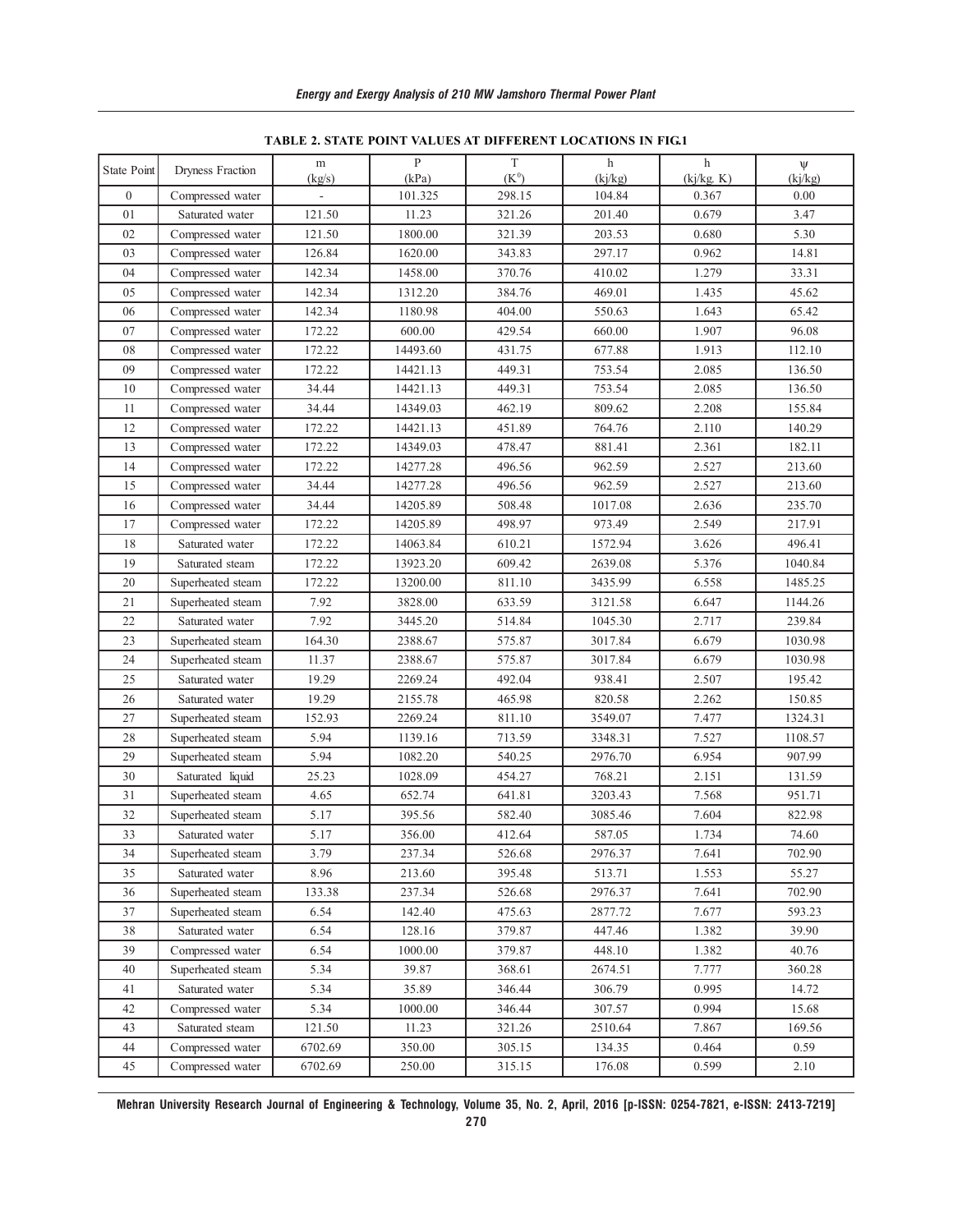#### **4.2 Parametric Analysis**

## **4.2.1 Effect of Condenser Pressure on Performance**

Fig. 5 demonstrates the impact of condenser pressure on the performance parameters of the plant for a given main steam pressure and temperature, which shows that the net power output and efficiencies decrease with an increase in the condenser pressure. This diminution is rather significant at lower values of condenser pressure. The reason is that the power output from LPT reduces as condenser pressure increases due to lower expansion of the steam in LPT. Additionally, the dryness ratio of the LPT exhaust steam also influences on the turbine power output due thrust developed by the water droplets, though the improved pressure ratio in turns the rise in power output of LPT.



*FIG. 2. COMPARISON BETWEEN DESIGNED AND MODELED ENTHALPY VALUES OF BLED STEAM EXTRACTIONS*



*FIG. 3. COMPARISON BETWEEN SIMULATED AND ACTUAL RESULTS OF NET POWER AND EFFICIENCY*



**Mehran University Research Journal of Engineering & Technology, Volume 35, No. 2, April, 2016 [p-ISSN: 0254-7821, e-ISSN: 2413-7219]**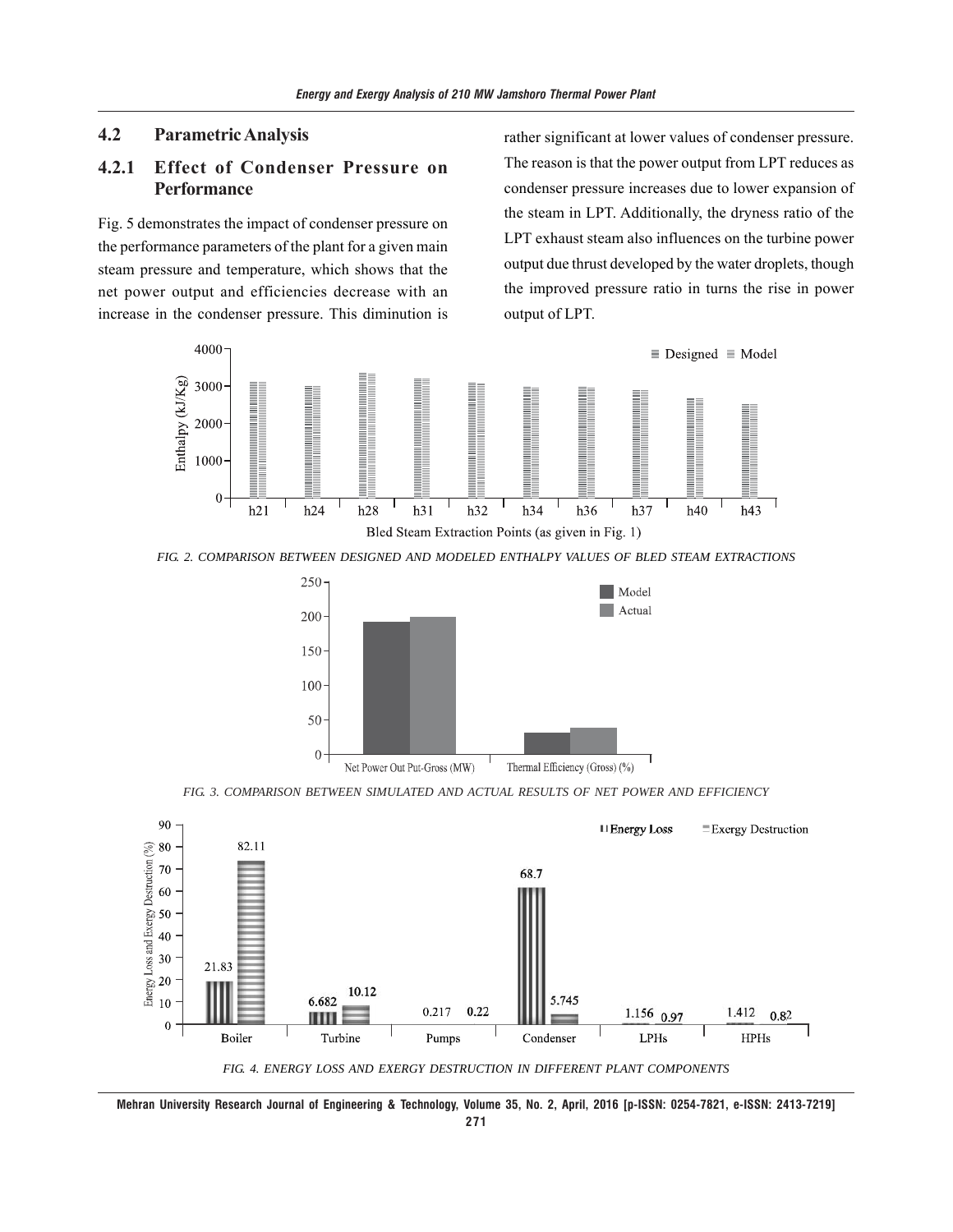## **4.2.2 Effect of Main Steam Pressure on Performance**

Fig. 6 illustrates the effect main steam pressure on cycle performance. It is evident that, net power output, energy and exergy efficiencies rise with an increase in main steam pressure for same fuel and steam flow rate. The trend exhibits a slower performance increment with respect to main steam pressure towards the end. Energy and exergy content of the steam increases with rise in main steam pressure, resulting in higher plant performance characters. Feed water regeneration effect (temperature) is varying proportionally with an increase in main steam pressure.

## **4.2.3 Effect of Main Steam Temperature on Performance**

Fig. 7 exhibits the effect of main steam temperature on cycle performance. All the performance indicators like net power output, energy efficiency and exergy efficiencies

increase proportionally with an increase in main steam temperature with same fuel and steam flow rate. The variation in all performance parameters with respect to main steam temperature shows nearly a similar trend. With an increase in main steam temperature, the energy and exergy of the main steam increases, this also results as the increase in the plant performance. The feed water regeneration effect improves with an increase in main steam temperature, similar to main steam pressure. However, such enhancement in performance always accompanied with a proportional incrementin the capital cost, which is mainly caused due to improvement in turbine blade and boiler tube design/material. The incremental revenues generated by the improved power output with higher efficiencies may be favorable only if the economic parameters indicate so. Therefore, for opting such improvements, an economic analysis should be considered for more insight of the problem.



**Mehran University Research Journal of Engineering & Technology, Volume 35, No. 2, April, 2016 [p-ISSN: 0254-7821, e-ISSN: 2413-7219] 272**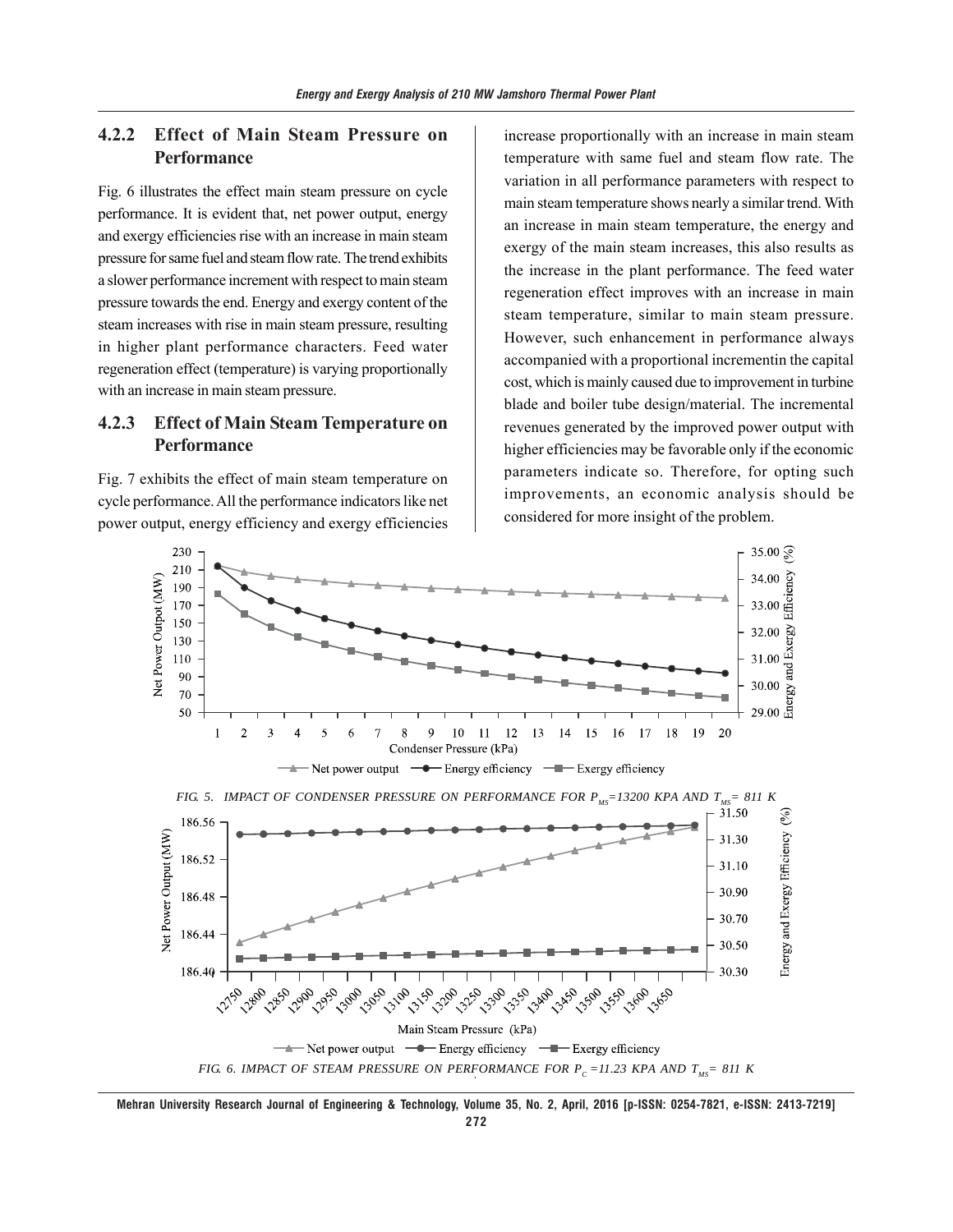



*FIG. 7. IMPACT OF STEAM TEMPERATURE ON THE PERFORMANCE FOR*  $P_c=11.23$  *KPA,*  $P_{MS}=13200$  *KPA* 

#### **5. CONCLUSION**

This study presents, a thermodynamic analysis of a dual fired, reheat SPP at design conditions by means of energetic and exergetic methods. The power plant is modelled and validated. The comparison shows an admirable agreement among different quantities. The parametric analysis is also performed to analyze the impacts of condenser pressure, main steam pressure and main steam temperature on the performance by varying some important operating parameters as, condenser pressure, main steam pressure and main steam temperature.Net power output, energy and exergy efficiencies of the plant have been determined as, 186.5 MW, 31.37 and 30.41% respectively. The results have also shown that, the condenser contributes a major share in total energy loss, calculated as 280.6 MW (68.7%), followed by boiler with89 MW (21.83%). On the basis of exergetic analysis, it can be concluded that the exergy destruction in boiler is maximum with 350 MW (82.11%), followed by the turbine with 43 MW (10.12%).The parametric study reveals that, the performance improves with an increase in the main steam pressure and temperature as well, whereas, it decreases with an increase in condenser pressure.

#### **6. NOMENCLATURE**

| En               | Energy                       |  |
|------------------|------------------------------|--|
|                  | Specific enthalpy $(kJ/kg)$  |  |
|                  | Exergy destruction rate (MW) |  |
| $\boldsymbol{m}$ | Mass flow rate $(kg/s)$      |  |
|                  | Pressure (kPa)               |  |
| s                | Specific entropy $(kJ/kg.K)$ |  |

| t                    | Temperature (K)                       |
|----------------------|---------------------------------------|
| $\dot{\varrho}$      | Heat flow rate (MW)                   |
| $\bar{V}$            | Specific volume $(m^3/kg)$            |
|                      |                                       |
| Ŵ                    | power (MW)                            |
| $\dot{X}$            | Exergy rate (MW)                      |
| $\boldsymbol{x}$     | Specific exergy flow $(kJ/kg)$        |
| <b>Greek Letters</b> |                                       |
| Ø                    | Specific exergy rate (MW)             |
| å                    | Exergy efficiency                     |
| ç                    | Energy efficiency                     |
| <b>Abbreviations</b> |                                       |
| ECR                  | <b>Economical Continuous Rating</b>   |
| Ext                  | Extraction                            |
| LHV                  | Lower Heating Value                   |
| HPT                  | High pressure turbine                 |
| <b>IPT</b>           | Intermediate Pressure Turbine         |
| LPT                  | Low Pressure Turbine                  |
| SPP                  | Steam Power Plant                     |
| VARS                 | Vapor Absorption Refrigeration System |
| HPH                  | High Pressure Heater                  |
| LPH                  | Low Pressure Heater                   |
| <b>ECR</b>           | Economical Continuous Rating          |
| <b>Subscripts</b>    |                                       |
| $\boldsymbol{B}$     | Boiler                                |
| bfp                  | Boiler feed pump                      |
| С                    | Condenser                             |
| cp                   | Condensate pump                       |
| cons                 | Consumption                           |
| DC                   | Drain Cooler                          |
| $ex_{fg}$            | Exhaust flue gases                    |
| $\overline{F}$       | Fuel                                  |
| f                    | Fan                                   |
| fw                   | Feed water                            |
| $\boldsymbol{h}$     | hot                                   |
| H                    | Heater                                |
| isen                 | Isentropic                            |
| i                    | Inlet                                 |
| j                    | Number of carbon                      |
| k                    | Number of hydrogen                    |
| ms                   | Main steam                            |
| $\boldsymbol{n}$     | Number                                |
| $\mathcal{O}$        | Outlet                                |
| $\boldsymbol{p}$     | Pump                                  |
| 0                    | Heat                                  |
| rhs                  | Reheat steam                          |
| $\mathcal{S}$        | Steam                                 |
| sh                   | Super heat                            |
| T                    | Turbine                               |